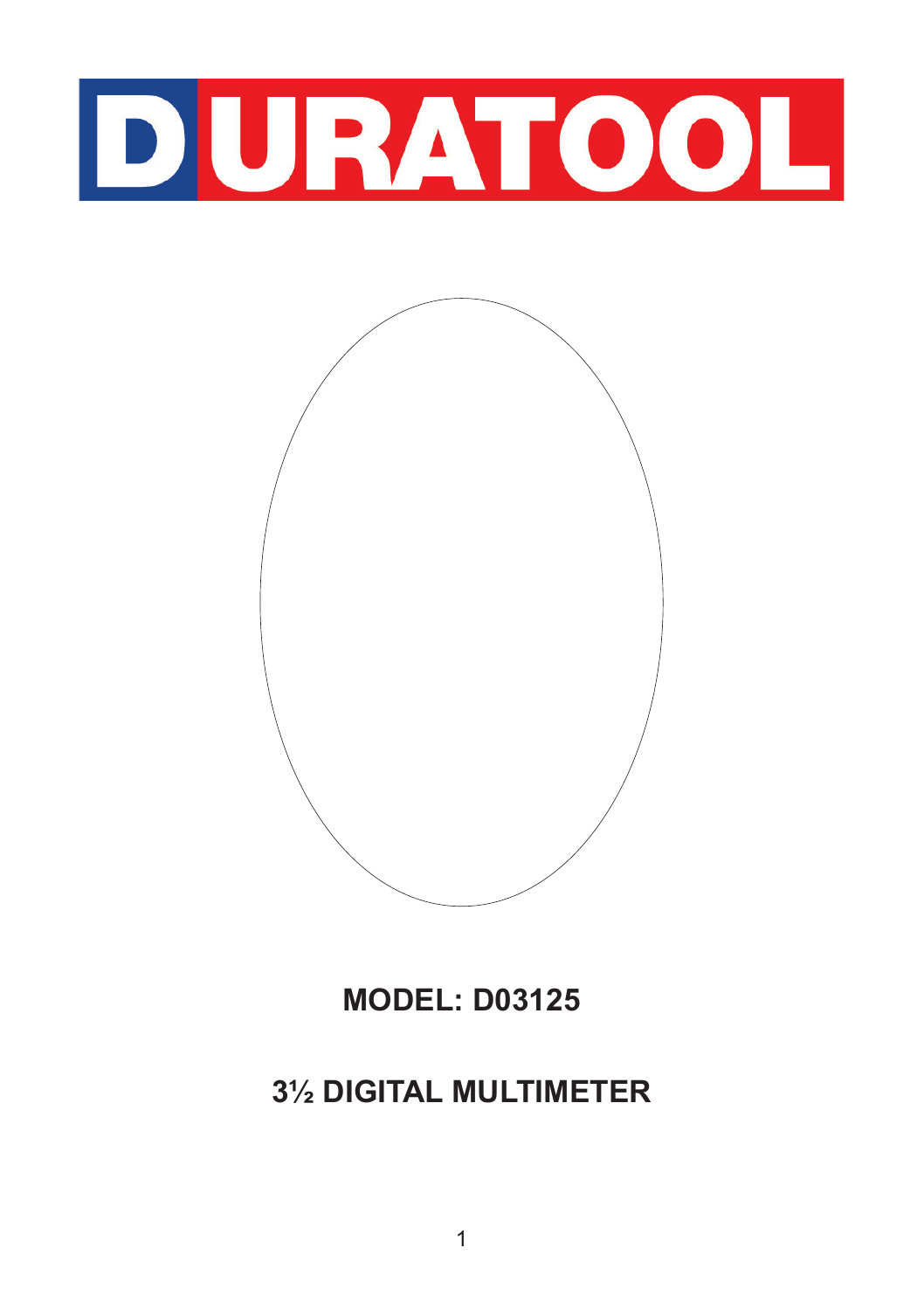#### **IMPORTANT SAFETY INFORMATION**

#### **Please read these instructions carefully before use and retain for future reference.**

| /!\ | Important safety information. Read the instructions carefully. |
|-----|----------------------------------------------------------------|
|     | High voltage. Danger.                                          |
|     | Ground.                                                        |
|     | Double Insulation (Class II safety equipment).                 |
|     | Fuse must be replaced as per the specification herein.         |

- When using electrical appliances basic safety precautions should always be followed.
- The instrument can only be used in conjunction with the probe, for the compliance with safety standards. If the probe needs replacing due to damage, the replacement must be of the same type or of the same electrical specifications.
- Do not exceed the input limits specified for each range.
- When the instrument is measuring, do not touch the input terminal not in use.
- When a measurement range is uncertain, turn the function/range switch to the maximum range position.
- Before turning the function/range switch, make sure the probe is open with the circuit being measured.
- Before on-line resistance measurement of voltage higher than 60V DC/30V AC, remember to keep your fingers behind the hand shield of the probe.
- When measuring a TV set or switch power supply, watch for pulse in the circuit that may damage the multimeter.
- Before measuring any transistor, make sure the probe is not connected to any circuit being measured.
- Before taking the measurement of voltage with the probe, make sure there is no electronic element connected to the test socket of the transistor.

## **WHAT'S INCLUDED**

- One Instruction manual
- One pair of probes
- One package
- One 9V battery NEDA 1604 6F22
- One K Thermocouple sensor (MAS838 only)
- Rubber case (optional extra)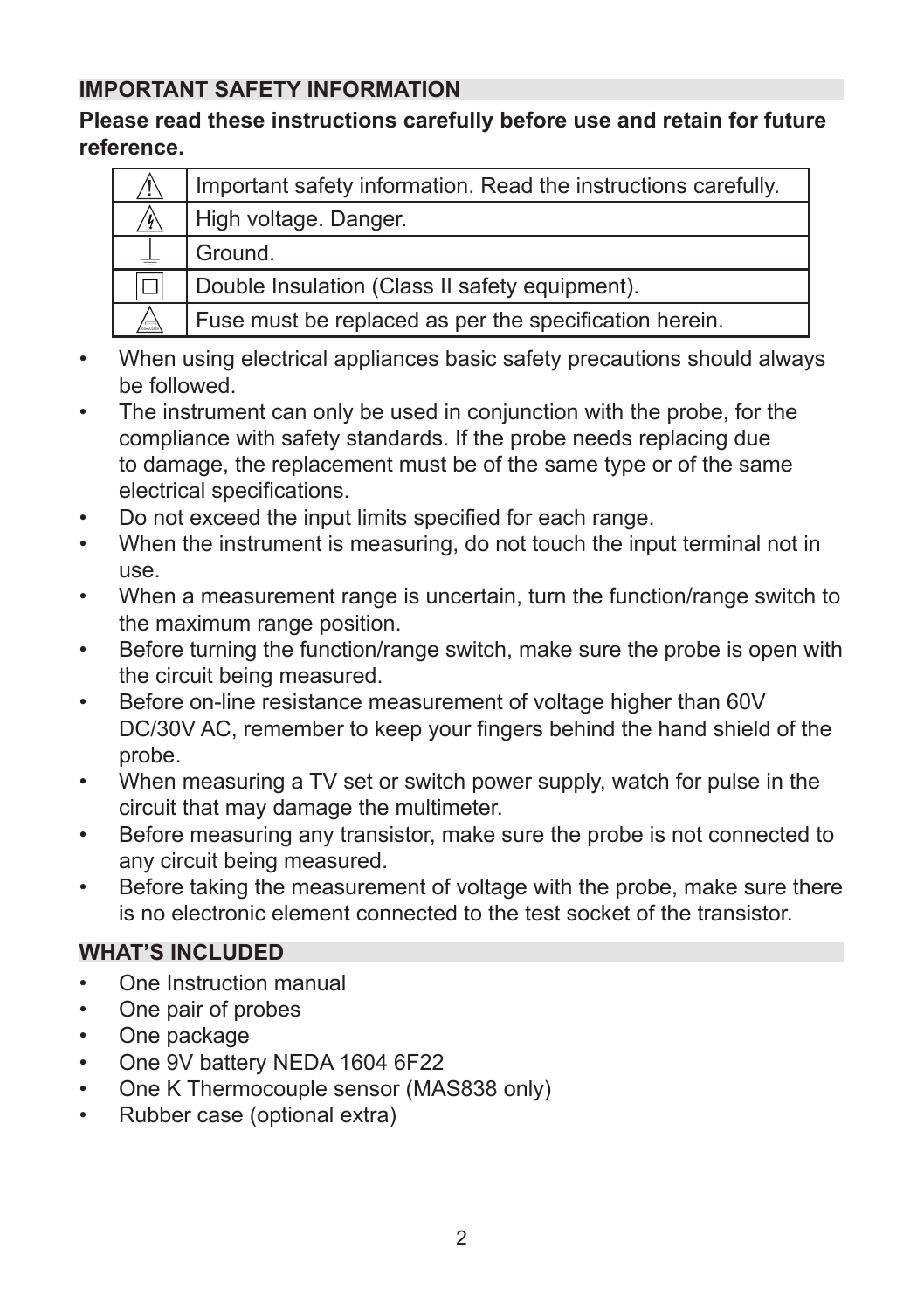#### **MAINTENANCE**

- Before moving the rear cover, disconnect the probe from the circuit to be measured.
- To protect the internal circuit, replace the fuse with one of the same specification:

F1 250mA/250V

F2 10A/250V

- Do not use the instrument until the rear cover is put back in place and the screws have been tightened.
- Clean the housing instrument with a wet cloth and a small amount of detergent, if required.
- Do not use chemicals, abrasives or solvents that may damage the instrument.

#### **FEATURES**

This 3**½** digital multimeter features stable, high reliable and anti-drop performance. It is provided with an LCD display, 15mm in height, designed for clear reading. The circuit design takes LSI double integral A/D converter as its core under the protection of an overload protection circuit, making it a superior and handy instrument. It can be used to measure DC and AC voltage, DC current, resistance, diodes, transistors, temperature and in-circuit continuity.

#### **MEASUREMENT FEATURES**

| <b>Features</b>                    | <b>IN07445</b> | <b>MAS830B</b> | <b>IN07446</b> | <b>MAS838</b> |
|------------------------------------|----------------|----------------|----------------|---------------|
| <b>Alternating Voltage</b><br>(V~) |                |                |                |               |
| Direct Voltage (V=)                |                |                |                |               |
| Direct Current (A==)               |                |                |                |               |
| Resistance $(\Omega)$              |                |                |                |               |
| Diode $(\rightarrow)$              |                |                |                |               |
| Temperature (°C)                   |                |                |                |               |
| On-Off (※)                         |                |                |                |               |
| Data Hold                          |                |                |                |               |
| <b>Backlight</b>                   |                |                |                |               |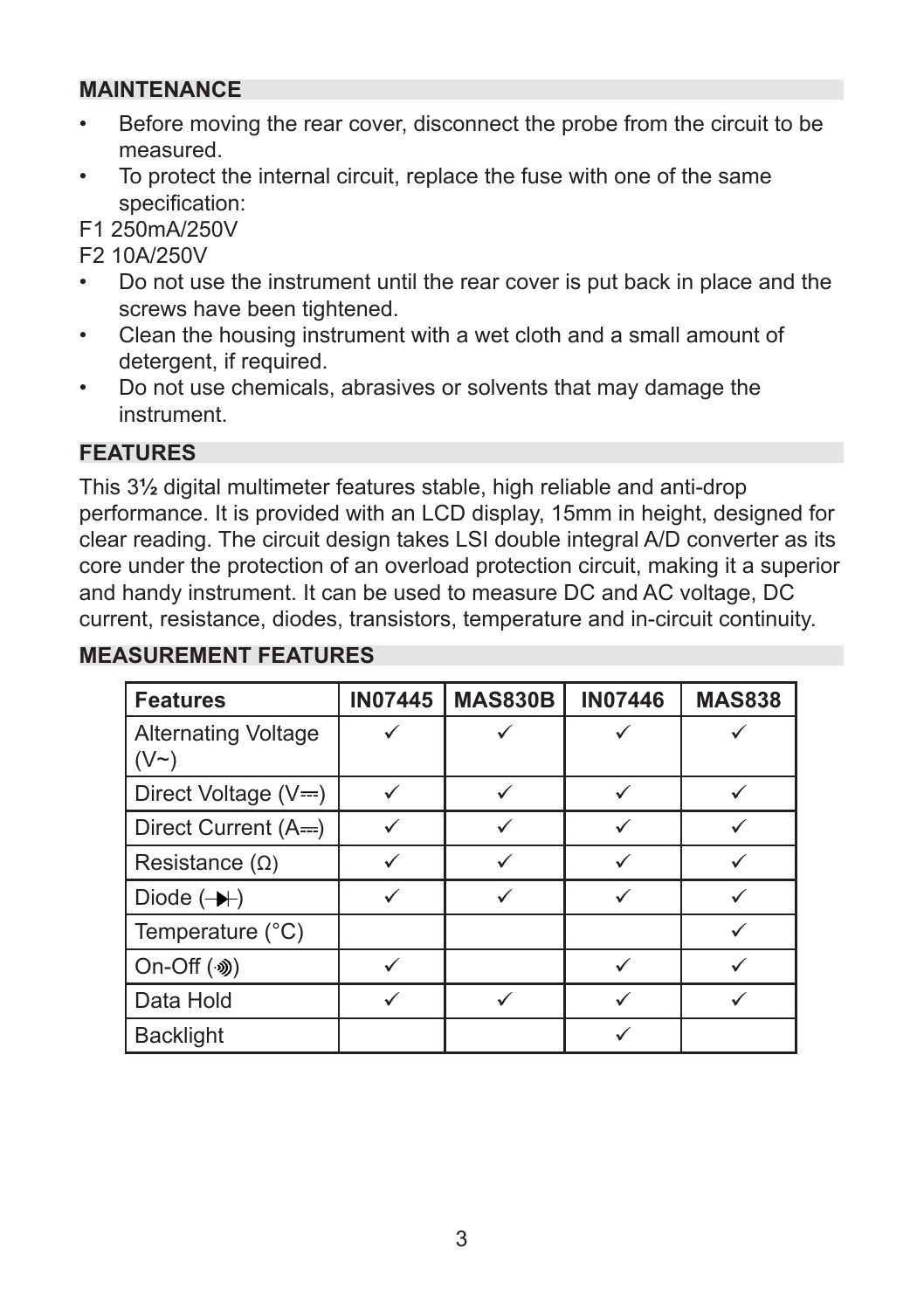# **Display**

• 3½ digital, 15mm height, 7 sections LCD display.

# **Backlight**

• Press the BACKLIGHT button to turn on the backlights, which will last for five seconds. To turn it on again, press the button when required.

# **Function and Range Switch**

Select different functions and range.

#### **VΩmA Jack COM Jack 10A Jack Data Hold button**

- Press the HOLD button. The LCD will hold the last reading measured and display the H symbol.
- When the button is released, the instrument will return to normal.

## **TECHNICAL INFORMATION**

Accuracy ±% of reading five digits, guaranteed for one year. Ambient temperature: 18°C to 28°C. Ambient humidity: 80%.

| Maximum voltage between<br>input and the ground | CATII 600V                         |
|-------------------------------------------------|------------------------------------|
| Fuse                                            | F1 250mA/250V F2 10A/250V          |
| Power                                           | 9V battery, NEDA 1604 or 6F22      |
| Maximum display value                           | 1999                               |
| Over-range indication                           | " 1 "                              |
| Polarity display                                | " - " for negative polarity        |
| Operating temperature                           | 0°C to 40°C                        |
| Storage temperature                             | $-10^{\circ}$ C to 50 $^{\circ}$ C |
| Low voltage indication                          | "en the display"                   |
| Appearance dimension                            | 138mm x 69mm x 31mm                |
| Weight                                          | 170g                               |

| <b>Direct Current Voltage Measurement</b> |            |                                        |  |
|-------------------------------------------|------------|----------------------------------------|--|
| Range                                     | Resolution | Accuracy                               |  |
| 200mV<br>$100 \mu V$                      |            | $\pm 0.5\%$ of reading, $\pm 3$ digits |  |
| 1mV<br>2V                                 |            | $\pm 0.5\%$ of reading, $\pm 3$ digits |  |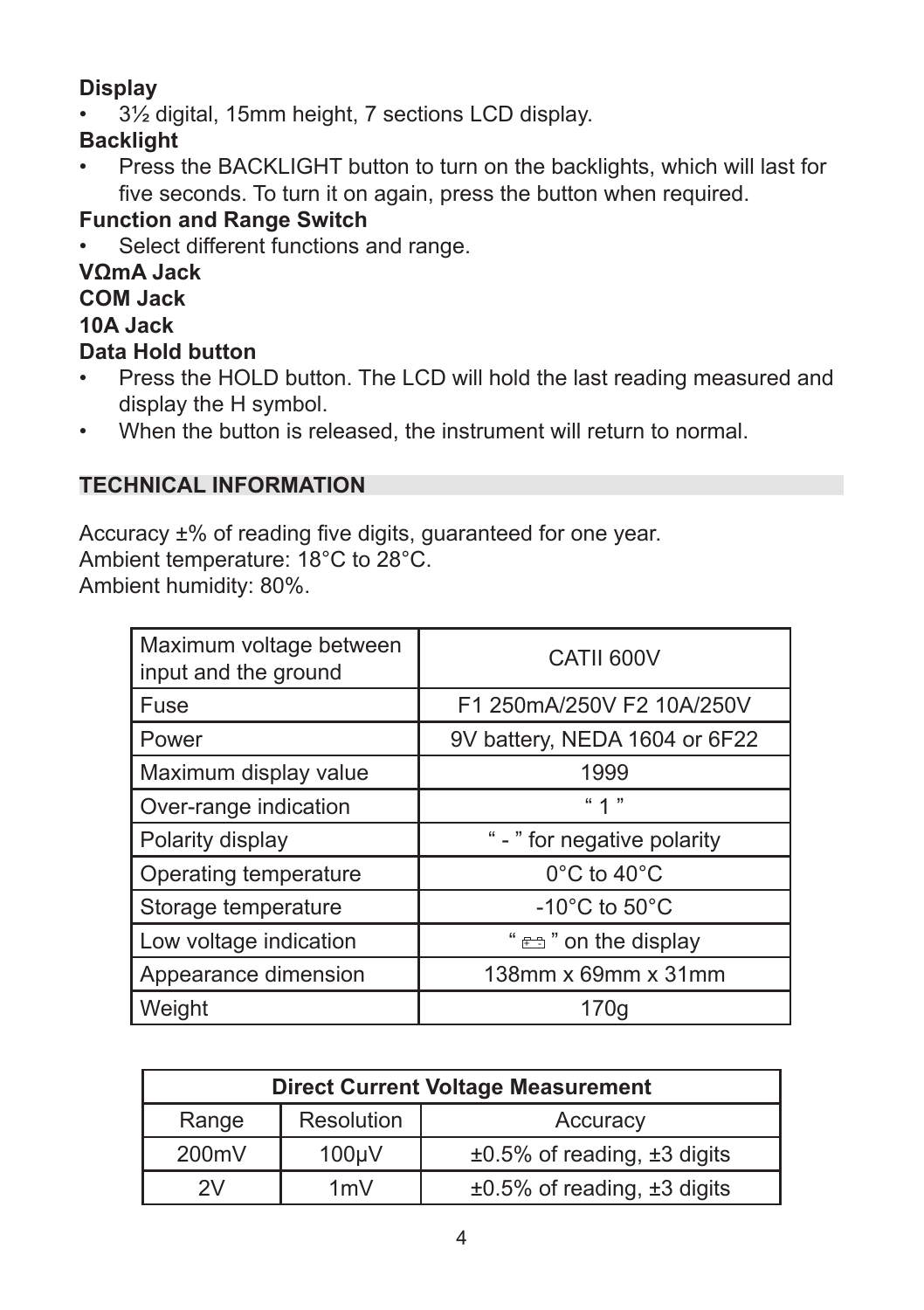| 20V  | 10 <sub>m</sub> | $\pm 0.5\%$ of reading, $\pm 3$ digits |
|------|-----------------|----------------------------------------|
| 200V | 100mV           | $\pm 0.5\%$ of reading, $\pm 3$ digits |
| 600V | 1V              | $\pm 0.8\%$ of reading, $\pm 5$ digits |

- Overload protection: 200mV range: 250V DC or RMS;
- The rest ranges: 600V DC or RMS.

| <b>Direct Current Measurement</b> |                   |                                  |  |
|-----------------------------------|-------------------|----------------------------------|--|
| Range                             | Resolution        | Accuracy                         |  |
| $20\mu A$                         | $0.01\mu A$       | $±1\%$ of reading, $±3$ digits   |  |
| $200\mu A$                        | $0.1\muA$         | ±1% of reading, ±3 digits        |  |
| 2mA                               | $1\mu A$          | $±1\%$ of reading, $±3$ digits   |  |
| 20 <sub>m</sub> A                 | $10\mu A$         | ±1% of reading, ±5 digits        |  |
| 200 <sub>m</sub> A                | $100\mu A$        | $±1.5\%$ of reading, $±5$ digits |  |
| 10A                               | 10 <sub>m</sub> A | ±3% of reading, ±10 digits       |  |

• Overload protection: F1 200mA/250V Fuse F2 10A/250V \*MAS838, no 20μA position

| <b>Alternating Voltage Measurement</b> |  |                                   |  |
|----------------------------------------|--|-----------------------------------|--|
| Resolution<br>Range                    |  | Accuracy                          |  |
| 200V<br>100mV                          |  | $±1.2\%$ of reading, $±10$ digits |  |
| 600V<br>1V                             |  | $±1.2\%$ of reading, $±10$ digits |  |

- Overload protection: 600V DC or RMS
- Frequency range: 40Hz to 400Hz
- Display: Average (effective value of sinusoid)

| <b>Resistor</b>             |                 |                                  |  |
|-----------------------------|-----------------|----------------------------------|--|
| Resolution<br>Range         |                 | Accuracy                         |  |
| 200 <sub>Ω</sub>            | $0.1\Omega$     | ±0.8% of reading, ±5 digits      |  |
| 2kO                         | 10 <sup>2</sup> | $±0.8\%$ of reading, $±2$ digits |  |
| 20k <sub>0</sub>            | $10\Omega$      | ±0.8% of reading, ±2 digits      |  |
| $200k\Omega$<br>$100\Omega$ |                 | ±0.8% of reading, ±2 digits      |  |
| 2MO<br>1kO                  |                 | $±1.0\%$ of reading, $±5$ digits |  |

- Maximum open circuit voltage: 3.2V
- Overload protection: 250V DC or RMS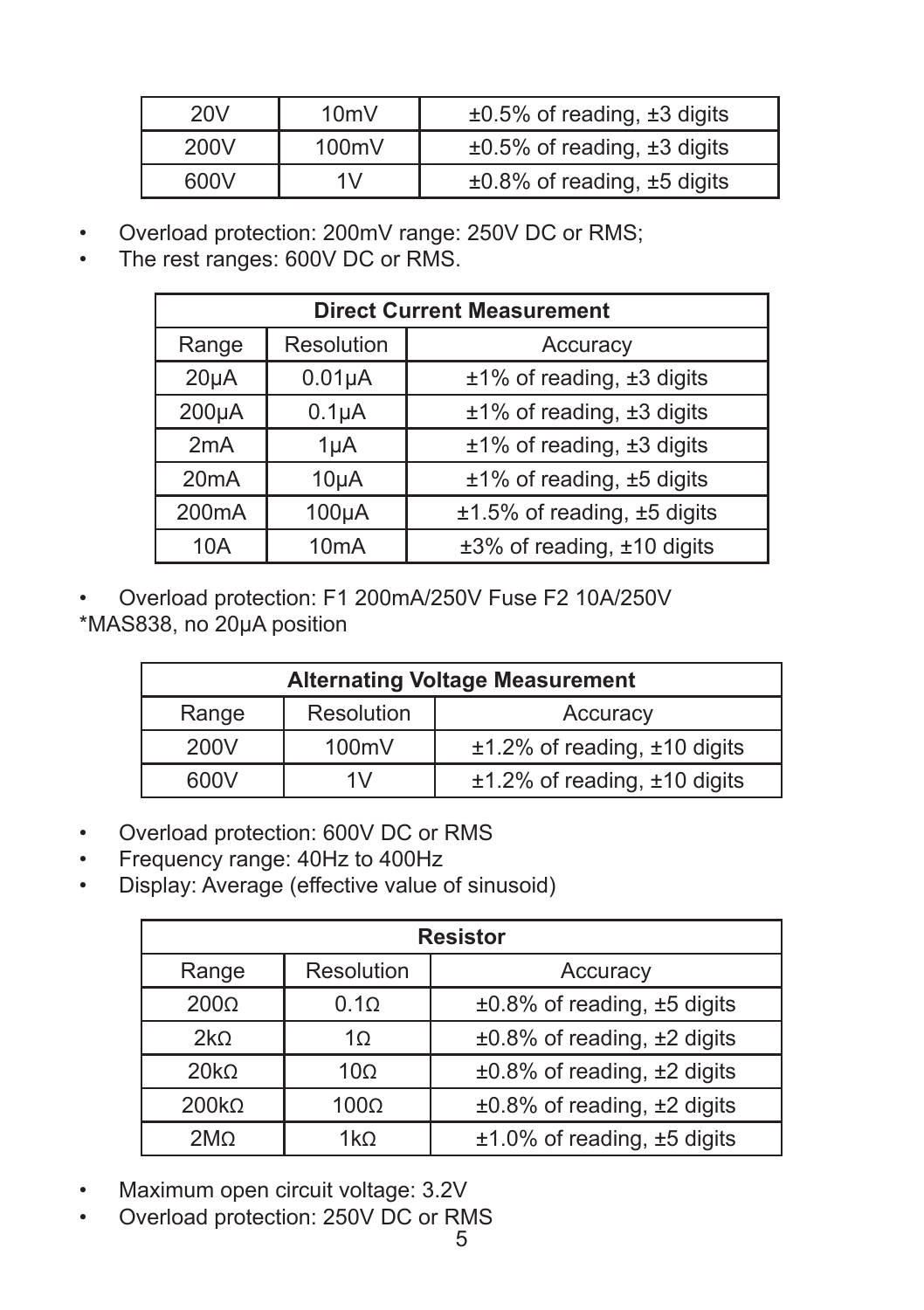| Diode and Circuit On-Off Measurement |                                                                                               |  |  |
|--------------------------------------|-----------------------------------------------------------------------------------------------|--|--|
| Range                                | Description                                                                                   |  |  |
| ·»)                                  | When the on-resistance is smaller than $(70\pm30)\Omega$ , the<br>built-in buzzer will sound. |  |  |
|                                      | Displays the approximate diode postive voltage.                                               |  |  |

• Overload protection: 250V DC or RMS. AC.

| <b>Temperature Measurement</b> |               |                                                                                              |                                                                   |
|--------------------------------|---------------|----------------------------------------------------------------------------------------------|-------------------------------------------------------------------|
| Range                          | Resolution    | Measurement                                                                                  | Accuracy                                                          |
| °C                             | $1^{\circ}$ C | -20 $^{\circ}$ C to 0 $^{\circ}$ C<br>-0 $^{\circ}$ C to 400 $^{\circ}$ C<br>400°C to 1000°C | ±10% Range, ±2 digits<br>±1.0% Range, ±3 digits<br>$±2.0\%$ Range |

## **OPERATION**

- Plug the instrument in and check the 9V battery. If it is low the " $\rightleftarrows$ " symbol will display, meaning the battery needs replacing.
- The  $\mathbb{\Delta}$  besides the probe jack indicates that the input voltage or current should not exceed the specified limits, in orderto protect the internal circuit.
- Before measurement, turn the function/range switch to the desired range.

## **Direct Voltage Measurement**

- Insert the red probe into the "**VΩmA**" jack and the black one into the COM jack.
- Turn the function/range switch to the range of **V** --- and connect the probe to the power supply or load to be measured. The polarity touched by the red probe will be on the display.

#### **Notice**

- If you do not know the measured voltage range in advance, set the function/range switch to the maxium range and then gradually turn to smaller ranges until you reach a satisfactory resolution.
- If the display shows "1", this indicates an overrange measurement, therefore the switch should be set to a higher range.
- Do not input a voltage of more than 600V. It is capable of indicating a higher voltage, but with the risk of damaging the inside circuit.
- When taking the measurement of high voltage, pay special attention to avoid an electric shock.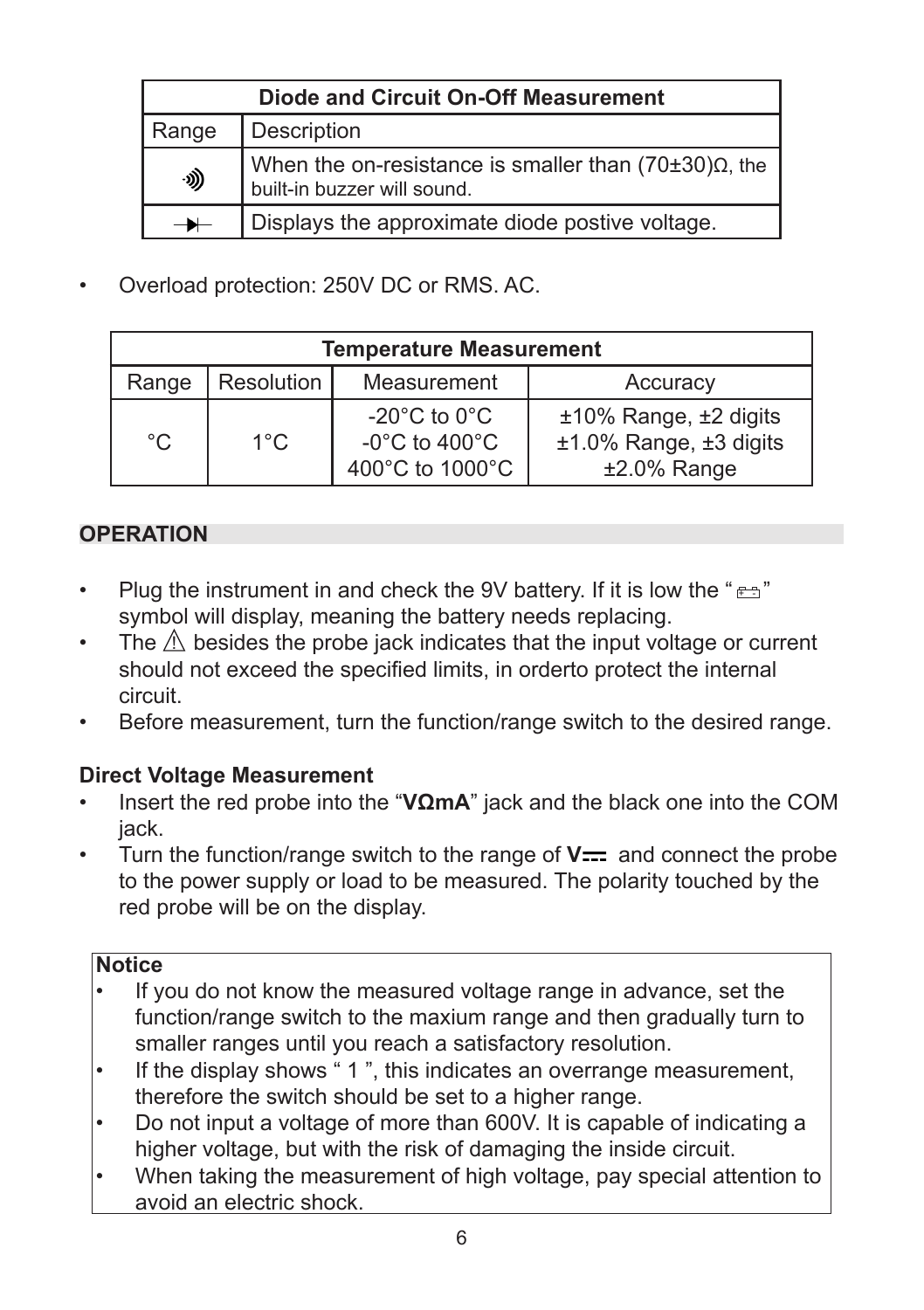## **Direct Current Measurement**

- Place the black probe into the COM jack. For current, not exceeding 200mA, to be measured, put the red one into the "**VΩmA**" jack. For current to be measured between 200mA and 10A, insert the red probe into the 10A jack.
- Set the function/range switch to the desired **A** Figure and connect the probe in series with the load to be measured. The current value and the polarity connected to the red probes will be shown on the display.

#### **Note**

- If you do not know the measured voltage range in advance, set the function/range switch to the maximum range and then gradually turn to smaller ranges until you reach a satisfactory resolution.
- If the display shows "1", this indicates an overrange measurement, therefore the switch should be set to a higher range.
- The symbol  $\hat{\mathcal{P}}$  beside the probe indicates the maximum input current is 200mA or 10A, depending on the inserted jack. Overcurrent will blow the fuse.

#### **Alternating Voltage Measurement**

- Place the red probe into the "**VΩmA**" jack and the black one into the "COM" jack.
- Turn the switch to **V~** and connect the probe to the power supply or load to be measured.

Resistance Measurement

- Place the black probe into the COM jack and the red one into the **V/Ω/Hz** jack.
- Turn the switch to the COM jack and connect the probe to the resistor being measured and read the results on the display.

#### **Note**

- If the resistor being measured is greater than the maximum value of the selected range, the display will show " 1 ", requiring the selection of a higher range. It normally takes a few seconds for the reading to get stable when measuring a resistor larger than 1MΩ.
- In default of input for instance, open circuit, the display shows " 1 ".
- When measuring an online resistor, de-energize the circuit being measured and discharge all capacitors.

## **Diode Measurement**

- Insert the black probe into the COM socket and the red one into the "**VΩmA**", then the red probe will be of positive polarity.
- Turn the switch to the range and connect the red probe to the positive